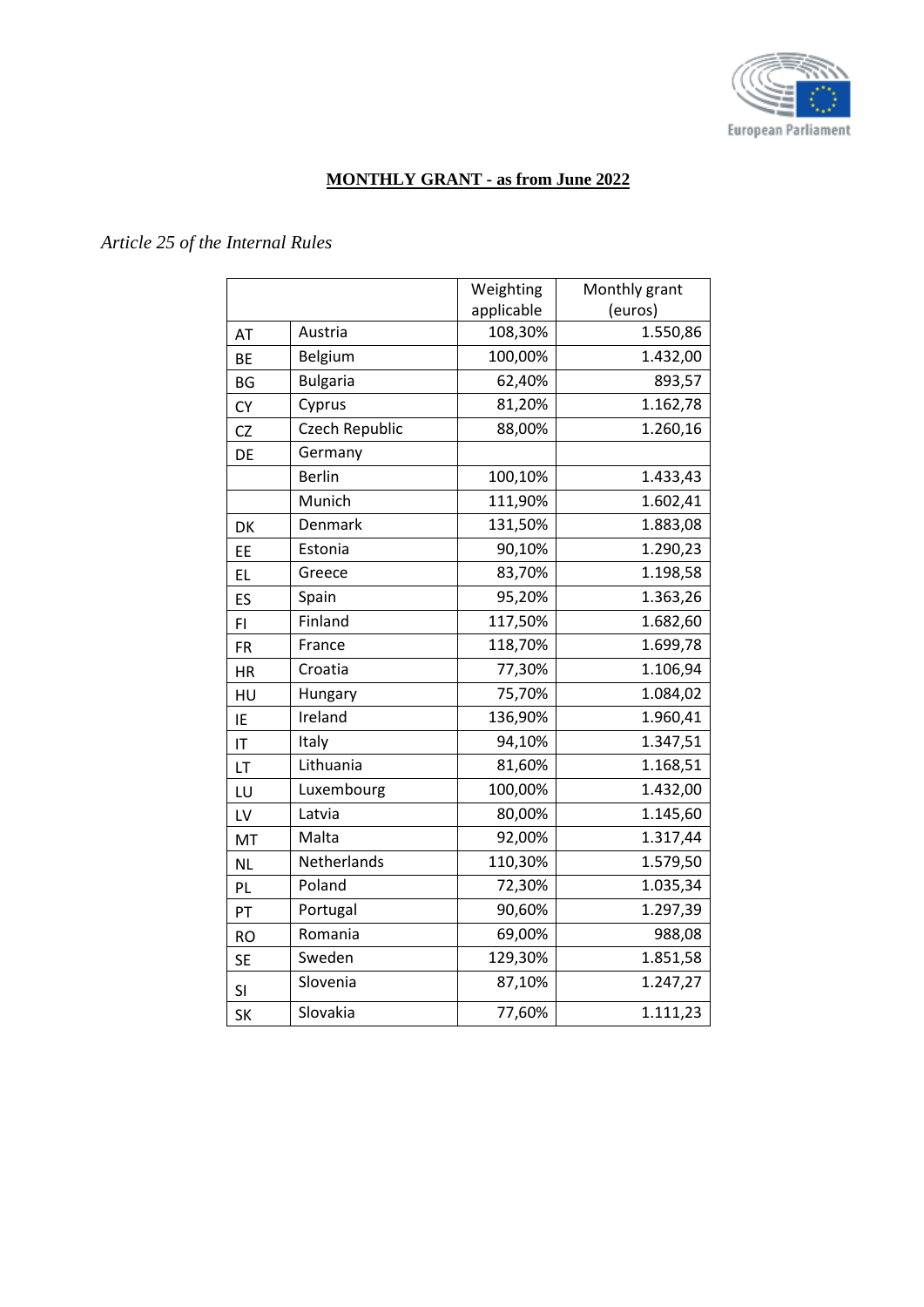

# **DISABILITY ALLOWANCE - as from June 2022**

# *Article 26 of the Internal Rules*

|           |                 | Weighting  | Disability between | Disability greater      |
|-----------|-----------------|------------|--------------------|-------------------------|
|           |                 | applicable | 20 and 50%         | than or equal to<br>50% |
| AT        | Austria         | 108,30%    | 310,17             | 775,43                  |
| <b>BE</b> | Belgium         | 100,00%    | 286,40             | 716,00                  |
| <b>BG</b> | <b>Bulgaria</b> | 62,40%     | 178,71             | 446,78                  |
| <b>CY</b> | Cyprus          | 81,20%     | 232,56             | 581,39                  |
| CZ        | Czech Republic  | 88,00%     | 252,03             | 630,08                  |
| DE        | Germany         |            |                    |                         |
|           | <b>Berlin</b>   | 100,10%    | 286,69             | 716,72                  |
|           | Munich          | 111,90%    | 320,48             | 801,20                  |
| DK        | Denmark         | 131,50%    | 376,62             | 941,54                  |
| EE        | Estonia         | 90,10%     | 258,05             | 645,12                  |
| EL.       | Greece          | 83,70%     | 239,72             | 599,29                  |
| ES        | Spain           | 95,20%     | 272,65             | 681,63                  |
| FI.       | Finland         | 117,50%    | 336,52             | 841,30                  |
| <b>FR</b> | France          | 118,70%    | 339,96             | 849,89                  |
| <b>HR</b> | Croatia         | 77,30%     | 221,39             | 553,47                  |
| HU        | Hungary         | 75,70%     | 216,80             | 542,01                  |
| IE        | Ireland         | 136,90%    | 392,08             | 980,20                  |
| IT        | Italy           | 94,10%     | 269,50             | 673,76                  |
| LT        | Lithuania       | 81,60%     | 233,70             | 584,26                  |
| LU        | Luxembourg      | 100,00%    | 286,40             | 716,00                  |
| LV        | Latvia          | 80,00%     | 229,12             | 572,80                  |
| MT        | Malta           | 92,00%     | 263,49             | 658,72                  |
| <b>NL</b> | Netherlands     | 110,30%    | 315,90             | 789,75                  |
| PL.       | Poland          | 72,30%     | 207,07             | 517,67                  |
| PT        | Portugal        | 90,60%     | 259,48             | 648,70                  |
| <b>RO</b> | Romania         | 69,00%     | 197,62             | 494,04                  |
| <b>SE</b> | Sweden          | 129,30%    | 370,32             | 925,79                  |
| SI        | Slovenia        | 87,10%     | 249,45             | 623,64                  |
| <b>SK</b> | Slovakia        | 77,60%     | 222,25             | 555,62                  |
|           |                 |            |                    |                         |